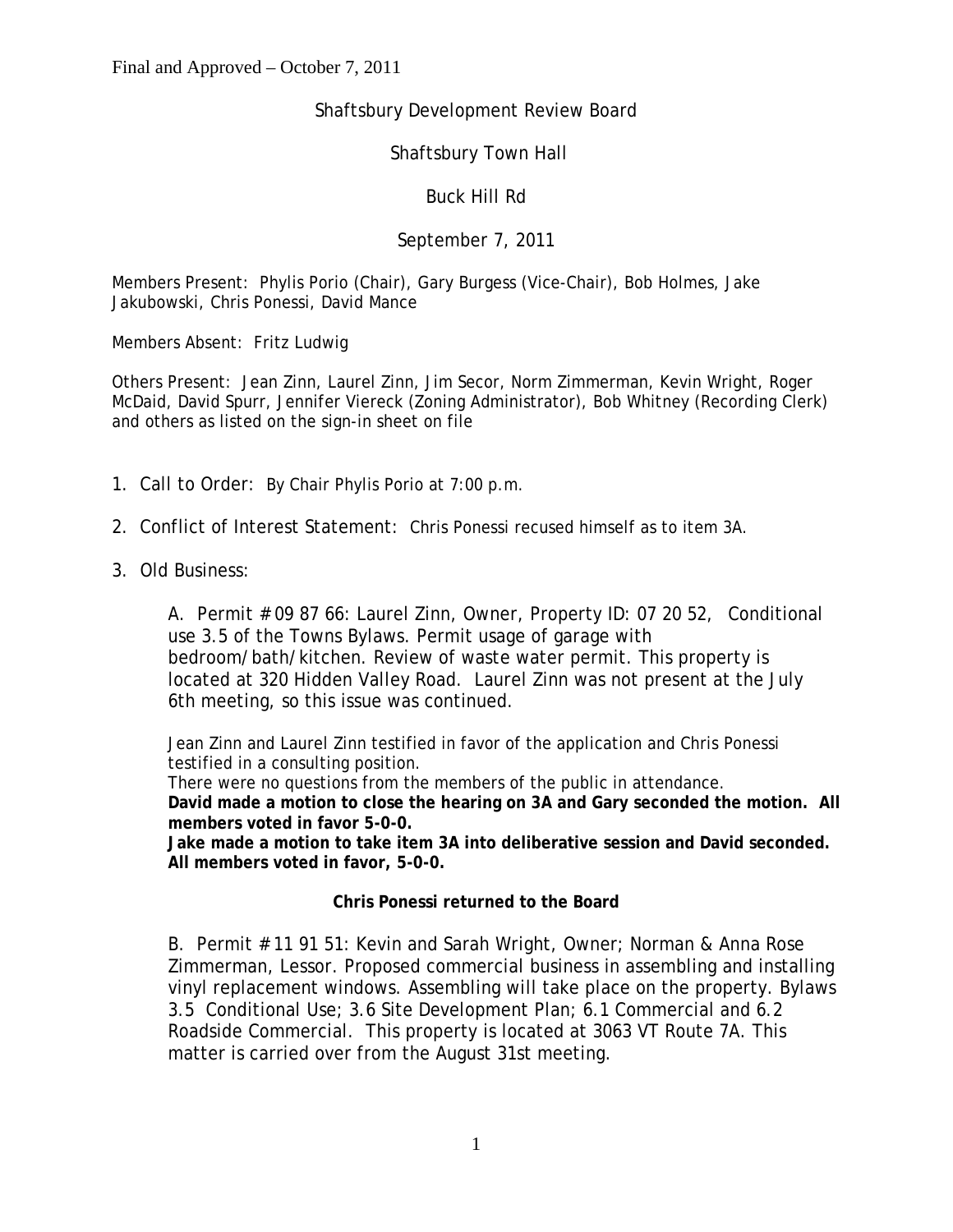Final and Approved – October 7, 2011

Jim Secor, Norm Zimmerman and Kevin Wright testified in favor of the application. Changes to the site plan and letters from the fire chief and rescue squad were submitted.

Two members of the public attending this meeting testified.

Alan Baker, a neighbor, is in favor of the application and objected to the DRB process.

Art Whitman, chairman of the Shaftsbury Economic Development Committee, asked that economic development be considered in the Board's decision making process.

**David made a motion to close the hearing on item 3B and Gary seconded. All members voted in favor of the motion, 6-0-0.**

**Gary made a motion to take item 3B into deliberative session and David seconded. All members voted in favor of the motion, 6-0-0.**

4. New Business:

A. Permit#11 91 52: Ryan McDaid, Lessor. Owner is Joseph Schueler. Property ID: 152008. This property is located at 1835 Route 7A. Commercial development of the property known as the Iron Kettle for retail, Indoor and outdoor garden supplies. Roadside Commercial 6.2.4, Conditional Use in conformance with provisions of 3.5. and enumerated in 6.1.4 to 6.2, specifically retail store 6.1.5.1.

Ryan McDaid and David Spurr spoke in favor of the application. The board recommended six changes to the site plan and went through the conditional use bylaw without any negative information uncovered. There were no questions from members of the public present.

**David made a motion to close the hearing on item 4A and Gary seconded the motion. All the members voted in favor of the motion, 6-0-0.**

**Gary made a motion to take item 4A into deliberative session and David seconded the motion. All members voted in favor of the motion, 6-0-0.** 

5. Curb Cut: None.

6. Other Business: A request for a report from the Zoning Administrator was made and the Zoning Administrator said she would do so on a quarterly basis or whenever the Board required a report.

- 7. Minutes: None at this meeting.
- 8. Decisions to be signed: None at this meeting.
- 9. Deliberative Session:

**David made a motion to enter into deliberative session at 8:20 p.m. and Jake seconded the motion. All the members voted in favor of the motion, 6-0-0.**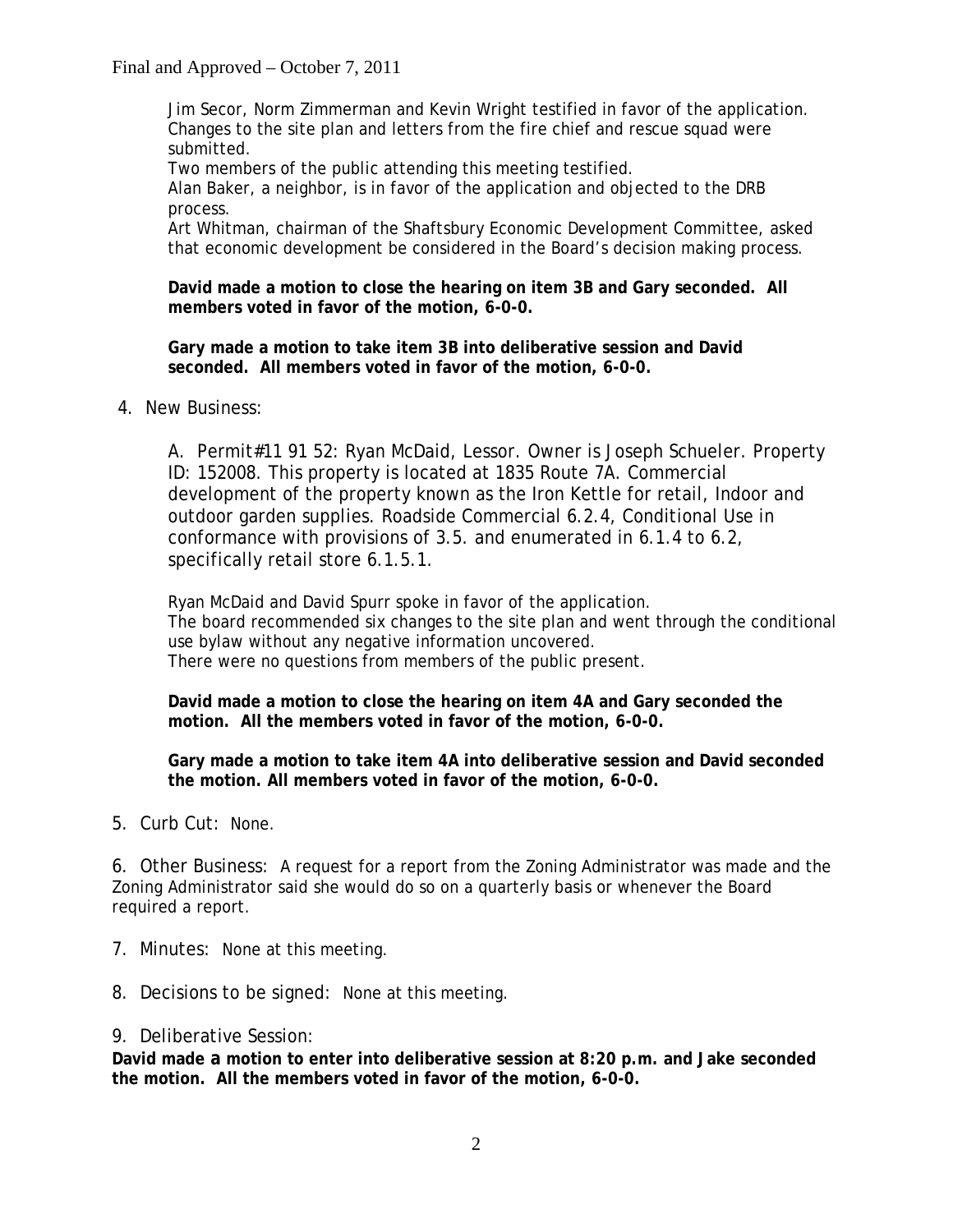Final and Approved – October 7, 2011

**David made a motion to exit from deliberative session at 8:50 p.m. and Gary seconded the motion. All the members were in favor of the motion, 6-0-0.** 

**David made a motion to continue the deliberative session on Permit # 09 87 66: Laurel Zinn at such time as the dimensional drawings are provided. Jake seconded the motion. Motion passed 6-0-0.**

**David made a motion on Permit #11 91 52: Ryan McDaid to issue a decision after review and approval of the final site plan. Jake seconded the motion. Motion passed by a vote of 6-0-0.**

**Jake made a motion to deny Permit # 11 91 51: Kevin and Sarah Wright, Owner; Norman & Anna Rose Zimmerman, Lessor. Gary seconded the motion. Motion did not pass. Vote was 2-2-2 (Jake and Gary voted for the motion, Chris and Bob voted against the motion, Phylis and Dave abstained). Jake then made a motion to continue the matter at a future deliberative session. Motion passed 6-0-0.**

Chris Ponessi recused himself and left the building.

**Gary made a motion to go back into deliberative session at 9:05. Jake seconded the motion. Motion passed 5-0-0.**

**Dave made a motion to come out of deliberative session at 9:30 and Gary seconded the motion. Motion passed 5-0-0**

10. Adjournment: **Dave made a motion to adjourn the meeting and Jake seconded the motion. All the members were in favor of the motion, 6-0-0. The meeting of the Shaftsbury Development Review Board was adjourned at 9:33.**

Respectfully submitted, Bob Whitney